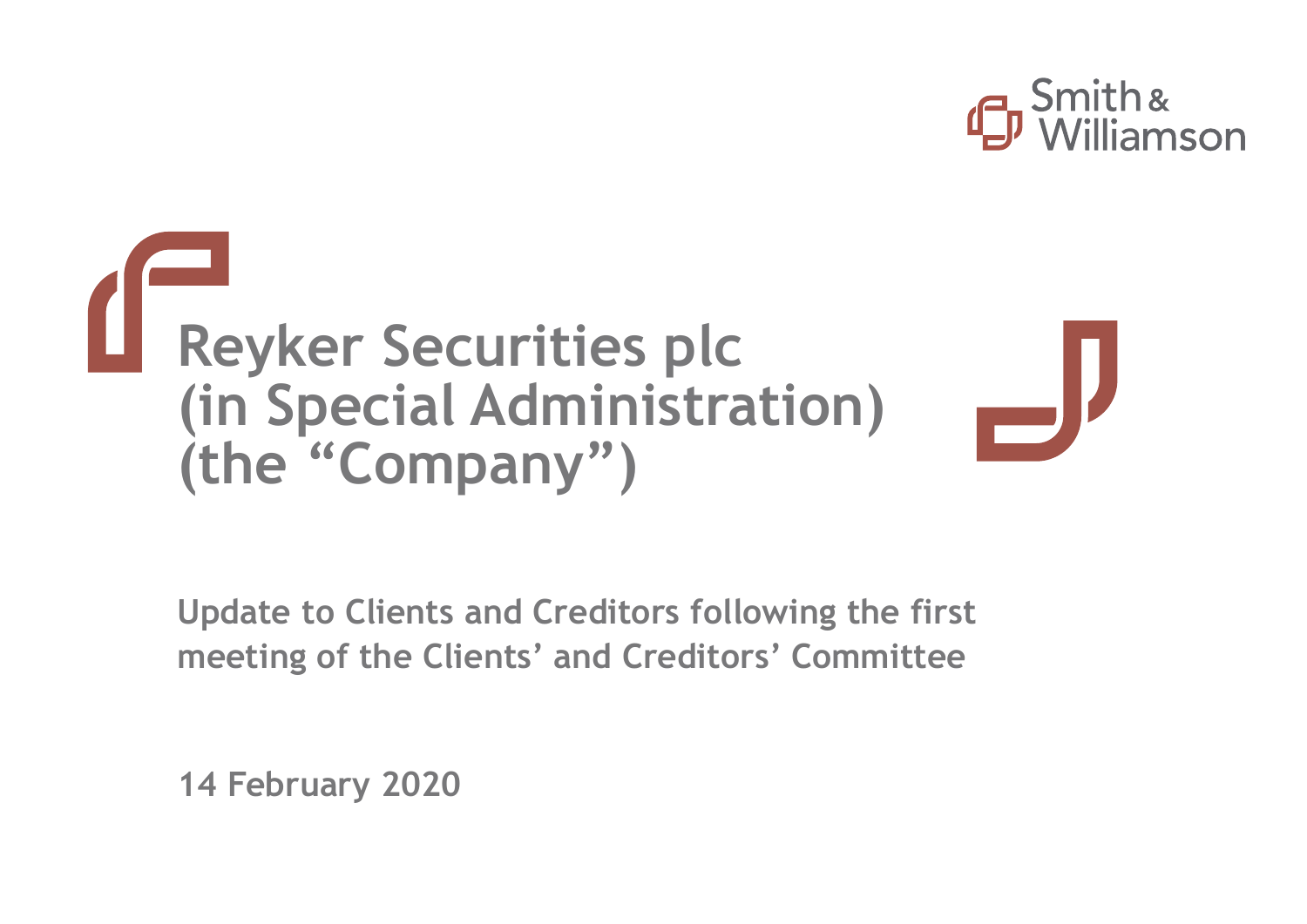## **Contents**

### **Joint Special Administrators' update – 14 February 2020**

- Introduction
- Client Assets held by the Company
- Strategy for the return of Client Assets
- JSAs' Reconciliation
- Marketing the business for sale and negotiations with potential purchasers and regulated brokers
- Client portal
- Estimated timeframe for a transfer of Client Assets
- Costs of the Special Administration and compensation
- Outcome of the first Committee meeting

*Capitalised terms within this document are as defined within the JSAs' report and statement of proposals dated 25 November 2019.*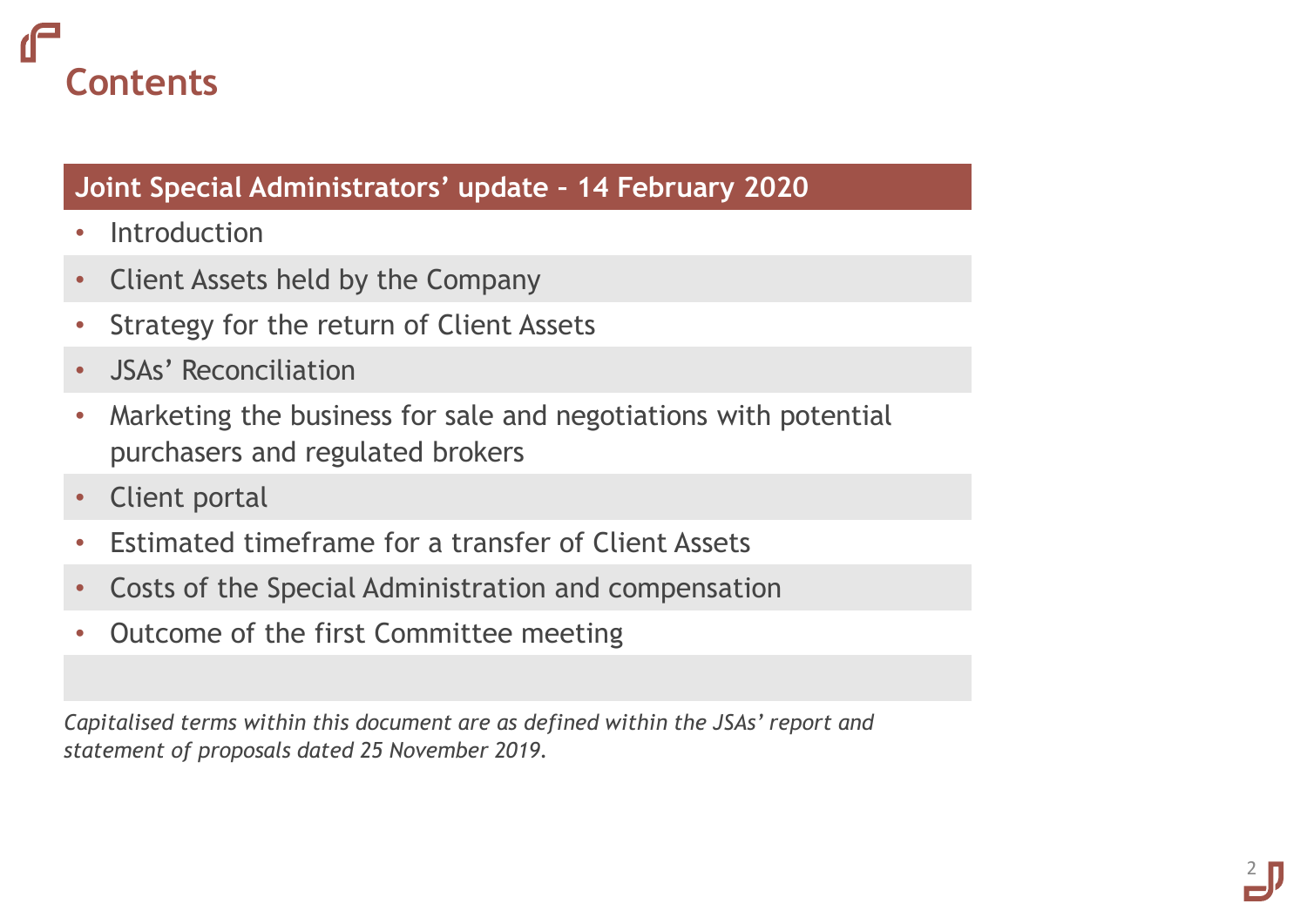## **Introduction**

### **Background**

- At the meeting of the Company's Clients and Creditors held on 16 December 2019, the Clients and Creditors both resolved for a Clients' and Creditors' committee to be established and for the following members to represent the interests of the Company's Clients and Creditors generally:
	- Compass Bank
	- Custodian Life
	- Financial Services Compensation Scheme
	- Puma Investment Management Limited
	- Mr. A. Yadgaroff (together "the Committee")
- Following each of the proposed members consenting to act and signing a non-disclosure agreement, the Committee was duly constituted.
- The first meeting of the Committee was held on 30 January 2020. All members attended with the FCA also in attendance as an observer.
- These slides were presented at the meeting but have been modified to serve as a general update to the wider body of Clients and Creditors.

### **Next steps**

- The following slides provide an update with regard to the JSAs' Reconciliation, the negotiations with interested parties and regulated brokers and the development of the client portal ("the Portal") which will be utilised to agree Client claims as efficiently and as cost-effectively as possible.
- At present, there is nothing for Clients to do.
- Page 10 of this slide deck confirms that the JSAs have accepted an offer for the sale of the Company's business and assets and the transfer of Client Assets subject to contract. It is anticipated an exchange of contracts will take place in the coming weeks.
- Given the purchaser has now been identified, the JSAs intend to issue formal notice of a bar date for both Client Money and Custody Assets, being the date by which Clients must confirm their holding via the Portal.
- It is anticipated the bar date notice will be issued in February 2020 once the Portal has been fully tested and secured. Further instructions will be provided to Clients at this time.

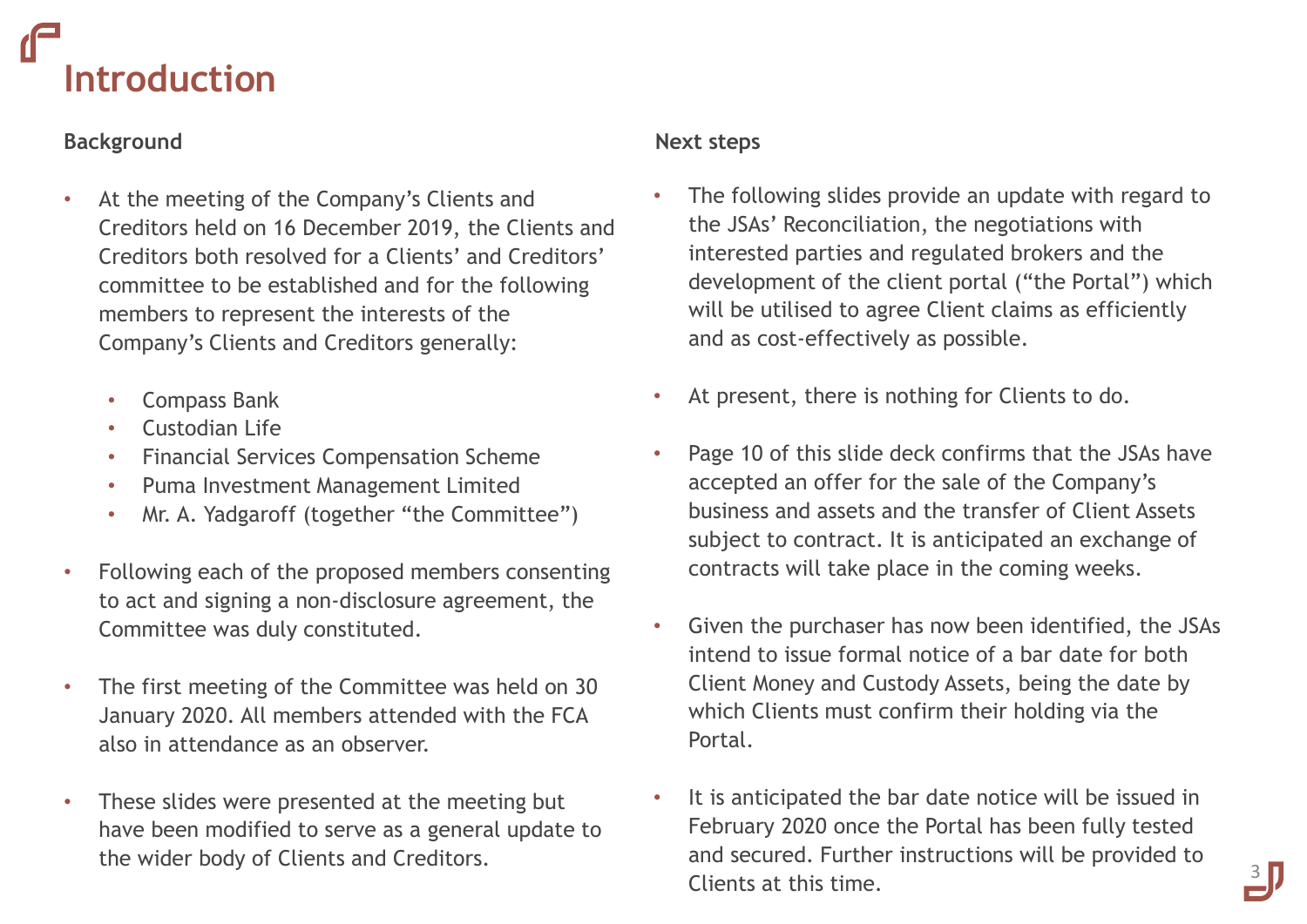## **Client Assets held by the Company**

- Clients Assets held by the Company total c. £977 million (as at 8 October 2019), being:
	- Custody Assets of c. £920 million across 15k Client plans and 3k securities;
	- Client Money within the CMP of c. £57 million across 5k Client plans and 118 bank accounts;
- Post pooling receipts now total c. £20 million (previously c. £9.5 million as at 11 December 2019)

### **Custody Assets Custody Assets**

| <b>Type of Custody Asset</b>      | Value $(f)^*$ |
|-----------------------------------|---------------|
| <b>Private Equity</b>             | 245, 138, 255 |
| <b>Listed Corporate Bond</b>      | 195,639,893   |
| <b>Structured Product</b>         | 187,537,432   |
| <b>Non-UCITS Fund</b>             | 81,079,778    |
| <b>Standard Equity Investment</b> | 73,630,109    |
| <b>Overseas UCITS Fund</b>        | 38,570,020    |
| <b>Unlisted Corporate Debt</b>    | 29,138,396    |
| <b>Securitised Derivatives</b>    | 20, 157, 106  |
| <b>IP Group Private Equity</b>    | 16,905,653    |
| <b>UCITS Fund</b>                 | 11,035,683    |
| Sovereign Debt                    | 7,533,417     |
| <b>LLP Entitlement</b>            | 6,246,052     |
| <b>UCITS ETF</b>                  | 4,492,576     |
| <b>Hedge Fund</b>                 | 2,152,827     |
| <b>ETC</b>                        | 442,604       |
| Asset total*                      | 919,699,801   |

| <b>Client Money Pool</b> | Value $(f)$ ** |
|--------------------------|----------------|
| GBP, USD, Euro and other | 57,281,884     |

### **Post pooling receipts**

| Post pooling receipts (28/01/20) | Value (£)  |
|----------------------------------|------------|
| GBP, USD, Euro & other           | 20,097,441 |

*Previously reported as £9.5 million as at 11 December 2019.* 

*\* Client assets are still subject to the review of a number of physical certificate checks.*

*\*\* Valued as at close of business on 7 October 2019. Values remain subject to market forces and will vary with time.* 

*N.B. The value of Custody Assets as at 8 October 2019 has reduced by £150k since our last report on account of capital proceeds received in respect of a redemption being mis-posted by the Company as dividend income prior to the Special Administration. The respective Custody Asset was actually sold in December 2017.*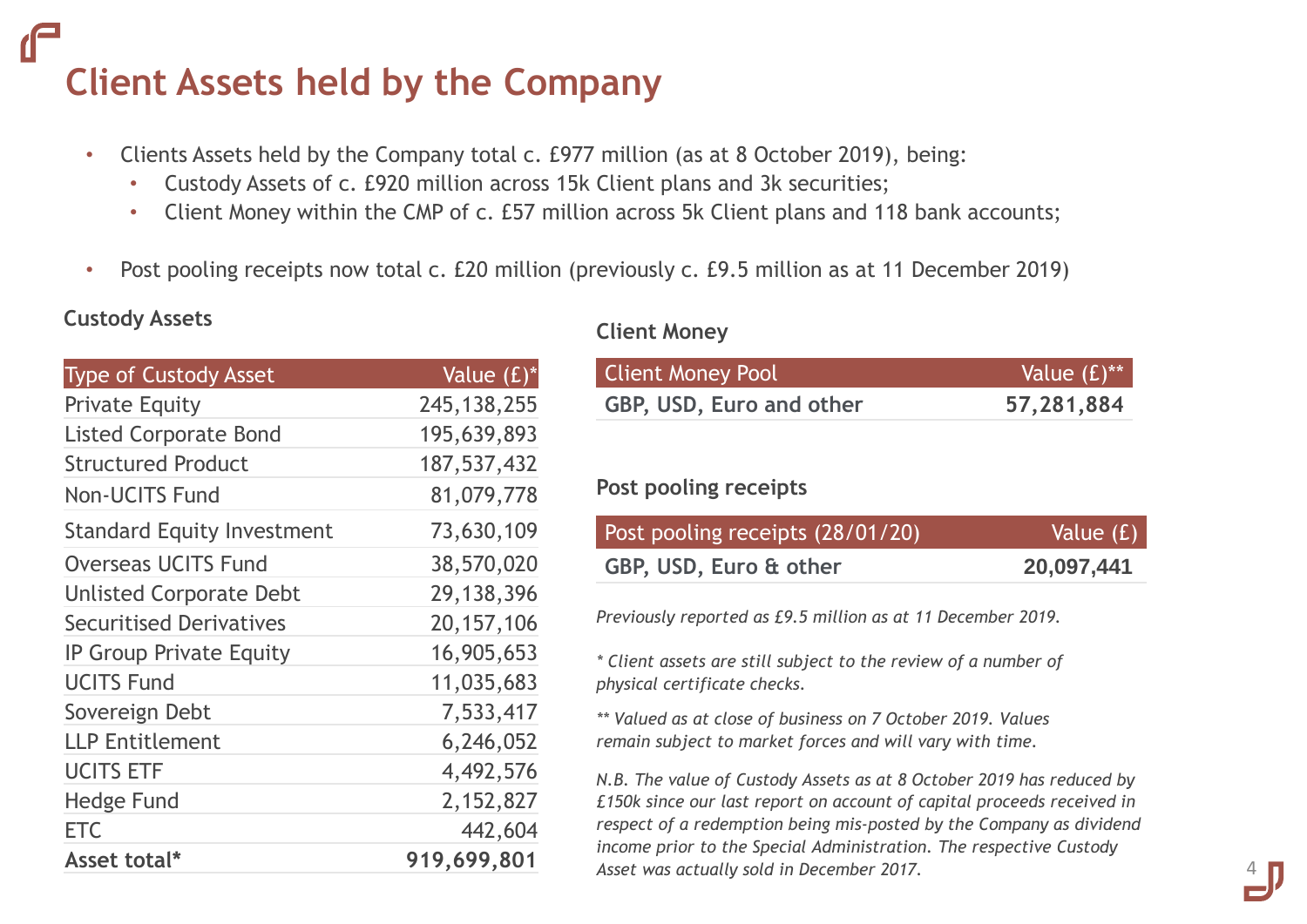## **Strategy for the return of Client Assets**

- The Company is now in a specialist insolvency process known as Investment Bank Special Administration, a process introduced in 2011. The detail of this process is set out in the Investment Bank Special Administration Regulations 2011 (amended in 2017) ("Regulations") and the Investment Bank Special Administration (England and Wales) Rules 2011 ("Rules") which must also be read together with the FCA's Client Assets Sourcebook ("CASS") (together "the Legislation").
- The Legislation is written to ensure that a fair and consistent approach is applied to all Clients in relation to both their Client Money and Custody Assets (together "Client Assets") and the return thereof.
- In accordance with the Legislation, the quickest and most cost-effective way for the Client Assets to be returned to Clients is for them to be transferred to a single broker (i.e. the purchaser) by way of one wholesale transfer. This is the strategy that the JSAs are pursuing.
- Given Client Money is held across circa 100 bank accounts for thousands of Clients and the securities may be held on behalf of a number of Clients, if Client Assets were to be transferred immediately to a new broker now, solely on the basis of the Company's records, Clients might be at risk of claims from other Clients or third parties who may argue that the Company's records were not correct. That could mean that Clients might not get what they are entitled to and transfers might need to be reversed later on. This also brings risk and uncertainty to both the JSAs and the purchaser.
- Accordingly, the Legislation provides for a legal process that offers protection for Clients, the JSAs and the purchaser against the above.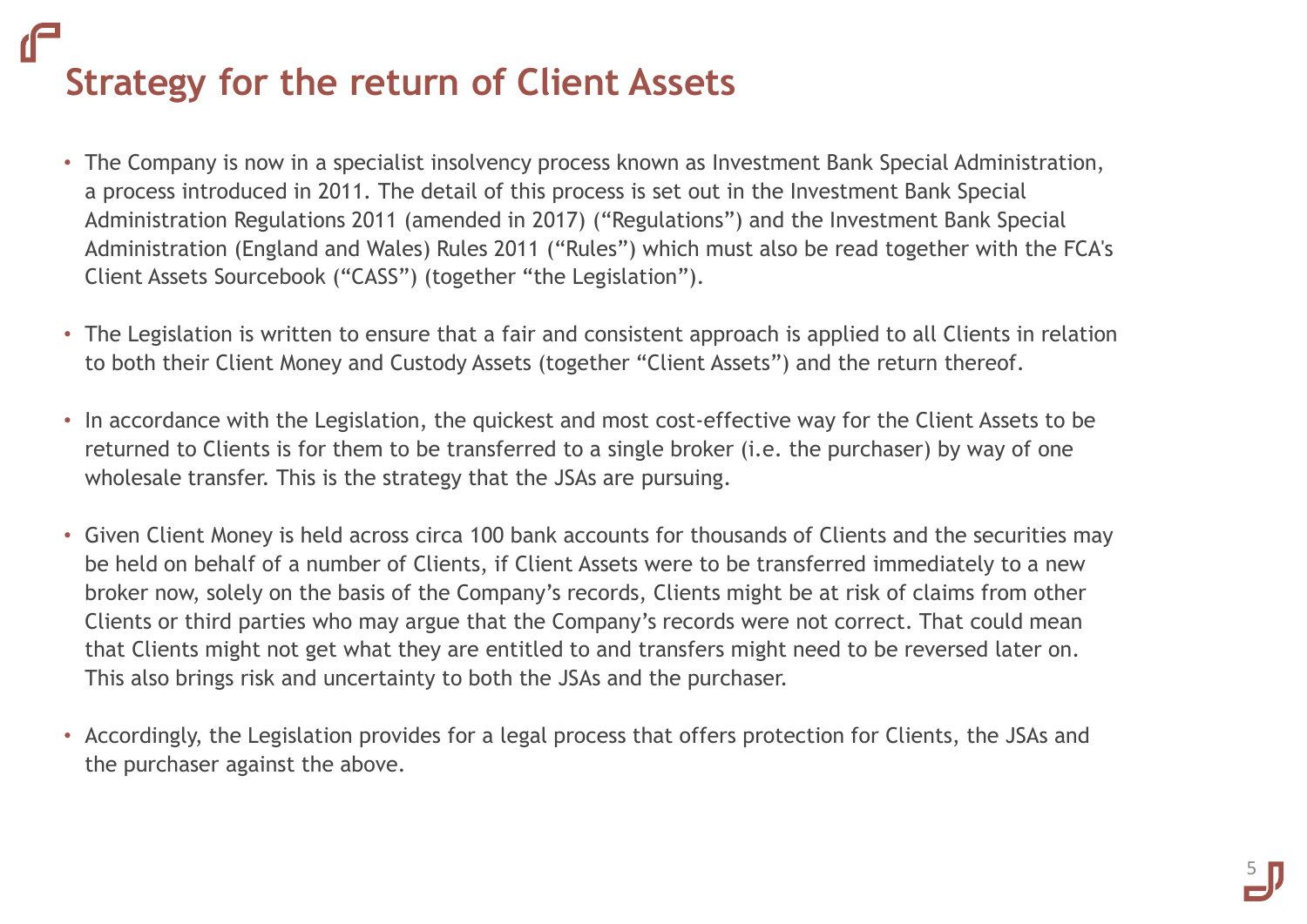## **Strategy for the return of Client Assets**

- The legal process involves the JSAs setting a deadline for Clients to submit a claim to Client Assets (known as the "Bar Date") and for Client Assets to be transferred according to a detailed plan prepared by the JSAs and approved by the Clients' and Creditors' Committee and the Court (known as a "Distribution Plan").
- As part of this formal process, the JSAs will agree individual statements with each Client and are only able to commence the process once the JSAs' Reconciliation required by the Regulations is complete.
- If Client Assets are transferred to more than one broker, the legal process and the consents required by the JSAs become more complex, and the JSAs consider that would cause very significant delay and materially increase costs.
	- This is why the JSAs are pursuing the wholesale transfer to one single purchaser and, at this time, are unable to consider the requests of Clients for their Client Assets to be transferred to their own preferred choice of broker. To adopt this alternative approach would not be in the best interest of all Clients and Creditors.
	- The purchaser's offer anticipates a wholesale transfer of all Client Assets and incorporates a Bar Date and Distribution Plan process which should minimise risk and uncertainty to all parties.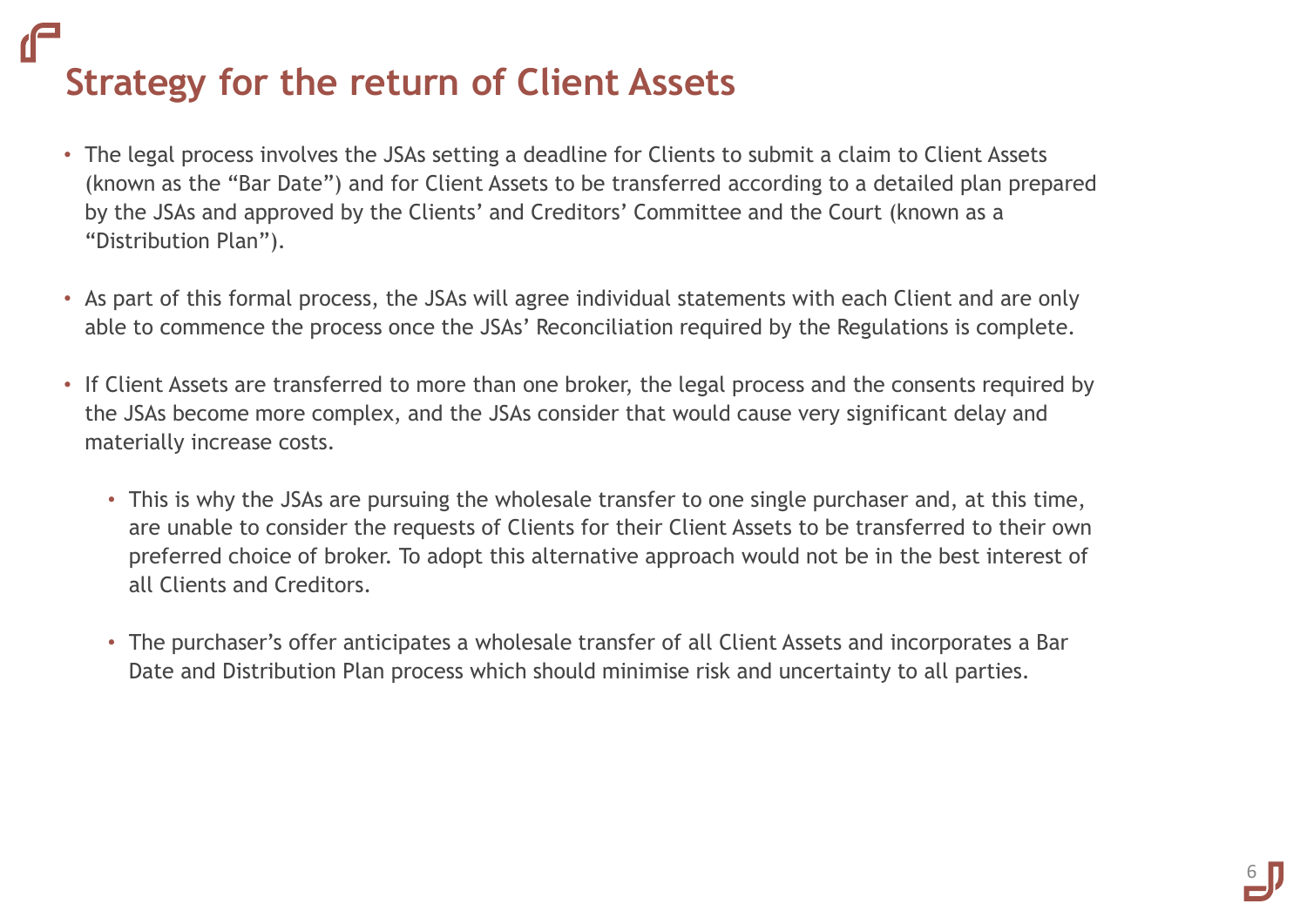## **JSAs' Reconciliation: Overview**

- The review part of the reconciliation of both Client Money and Custody Assets was completed on 20 December 2020;
- The reconciliation concluded:
	- No material discrepancies have been identified and the Company's cash records and Client Statement are, overall, very good;
	- Cash discrepancies totalling <£100,000 required additional investigation;
	- There is an overall shortfall of Client Money resource in the sum of £3,338 (representing 0.01% of all Client Money held within the CMP), however, the Company has historically provided funds of c. £70,000 in order to meet shortfalls arising from errors;
	- Discrepancies relating to physical certificates for approximately 80 holdings are subject to additional review which is ongoing; and
	- A Custody Asset was sold for £150,000 in 2017, however, the receipt was allocated as dividend income as opposed to capital receipt. Whilst the proceeds are accounted for within the CMP and credited to the correct Client Statement, it resulted in Custody Assets being overstated by the respective number of units which has now been corrected.
- Since the New Year, we have been seeking to rectify the identified cash holdings discrepancies which can broadly be categorised into one of three categories. Additional detail is provided on the next page.
- We are presently seeking to obtain the original physical certificates which are unaccounted for and could not be obtained from Companies House through either the corporate intermediaries or the designated Registrar or Company Secretary of the respective holding.
- We are advised by the head of our independent review that these discrepancies are unlikely to result in a client shortfall.
- A number of these reconciliation discrepancies have already been resolved throughout January 2020. The ongoing work will be done in parallel to notifying Clients of the Bar Date process and drafting of the Distribution Plan.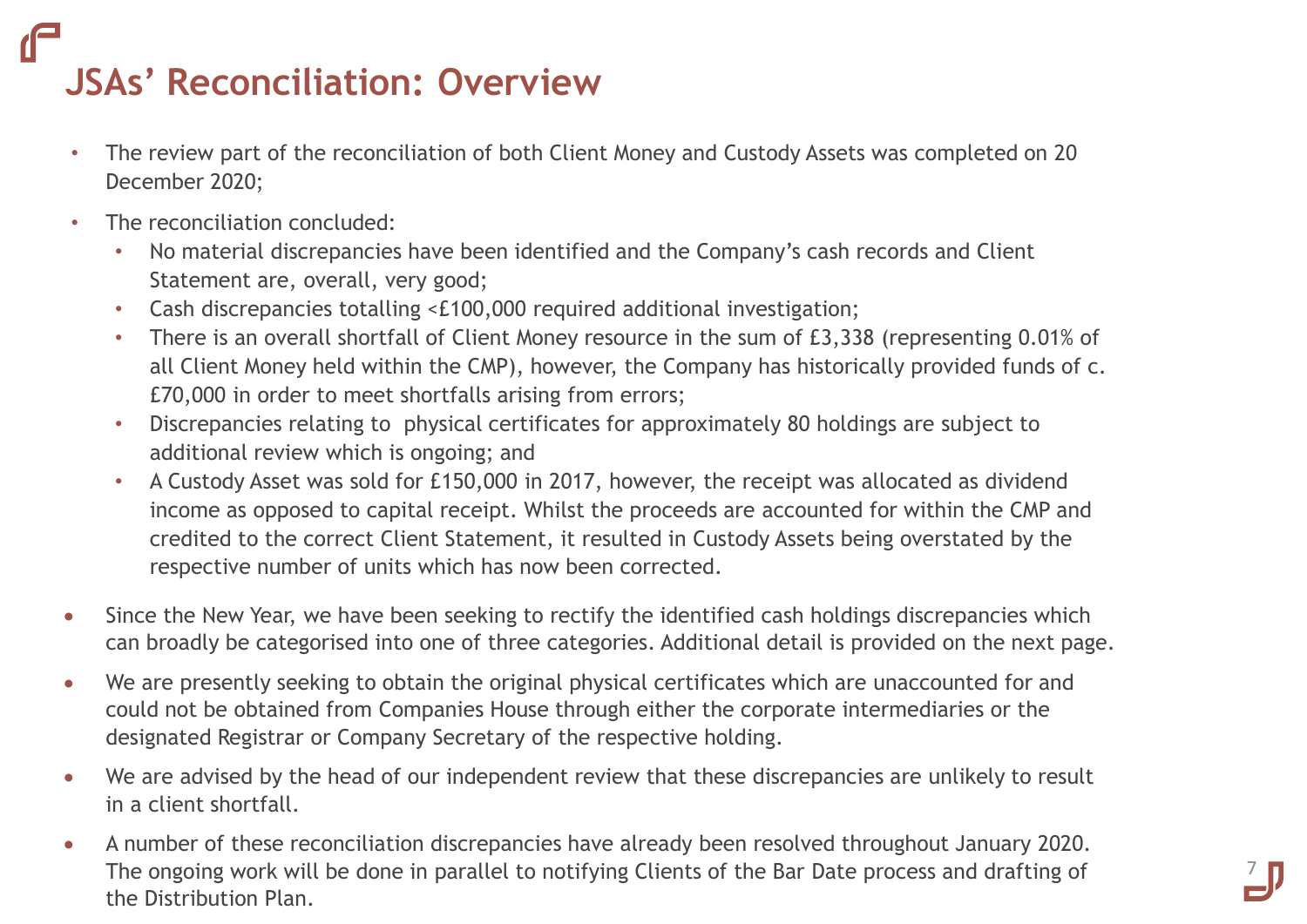### $\mathbf{f}$ **JSAs' Reconciliation: Identified anomalies**

| <b>Anomaly</b>                                      | Aggregate<br>value $(f)$ | <b>Narrative</b>                                                                                                                                                                                                                                                                                                                                                                                                                                                                                                                                                                                                                                                                                           |
|-----------------------------------------------------|--------------------------|------------------------------------------------------------------------------------------------------------------------------------------------------------------------------------------------------------------------------------------------------------------------------------------------------------------------------------------------------------------------------------------------------------------------------------------------------------------------------------------------------------------------------------------------------------------------------------------------------------------------------------------------------------------------------------------------------------|
| <b>Stamp Duty</b><br><b>Reserve Tax</b><br>("SDRT") | £51k                     | Reyker previously acquired holdings in 6 securities on behalf of a number<br>$\bullet$<br>of its Clients that were understood to be stamp duty exempt; it<br>subsequently transpired the Company's understanding was incorrect;<br>The Company paid the resulting pre-appointment SDRT on the Clients'<br>$\bullet$<br>behalf;<br>The SDRT has not been repaid by the Clients;<br>$\bullet$<br>We are writing to Clients to request payment and seeking legal advice as to<br>$\bullet$<br>whether the balance can be deducted from the respective Client Money<br>balances within the CMP; and<br>The SDRT has been paid from house assets pending repayment from the<br>$\bullet$<br>respective Clients. |
| <b>ISA tax relief</b>                               | E21k                     | 20% tax relief has been credited to dividend and interest income received<br>$\bullet$<br>on Client ISA accounts;<br>This has been paid by the Company from pre-administration house assets<br>$\bullet$<br>and not reclaimed from HMRC; and<br>We have submitted the requisite forms to HMRC to reclaim this tax credit.<br>$\bullet$                                                                                                                                                                                                                                                                                                                                                                     |
| Unpresented<br><i>cheques</i>                       | £7k                      | The Company holds E7k in respect of aged cheques issued to Clients which<br>$\bullet$<br>have not been presented;<br>The Company does not hold up to date records for these Clients;<br>$\bullet$<br>We consider it is uncommercial to resolve this matter other than to seek<br>$\bullet$<br>authorisation for the sum to be transferred as part of the Distribution<br>Plan.                                                                                                                                                                                                                                                                                                                             |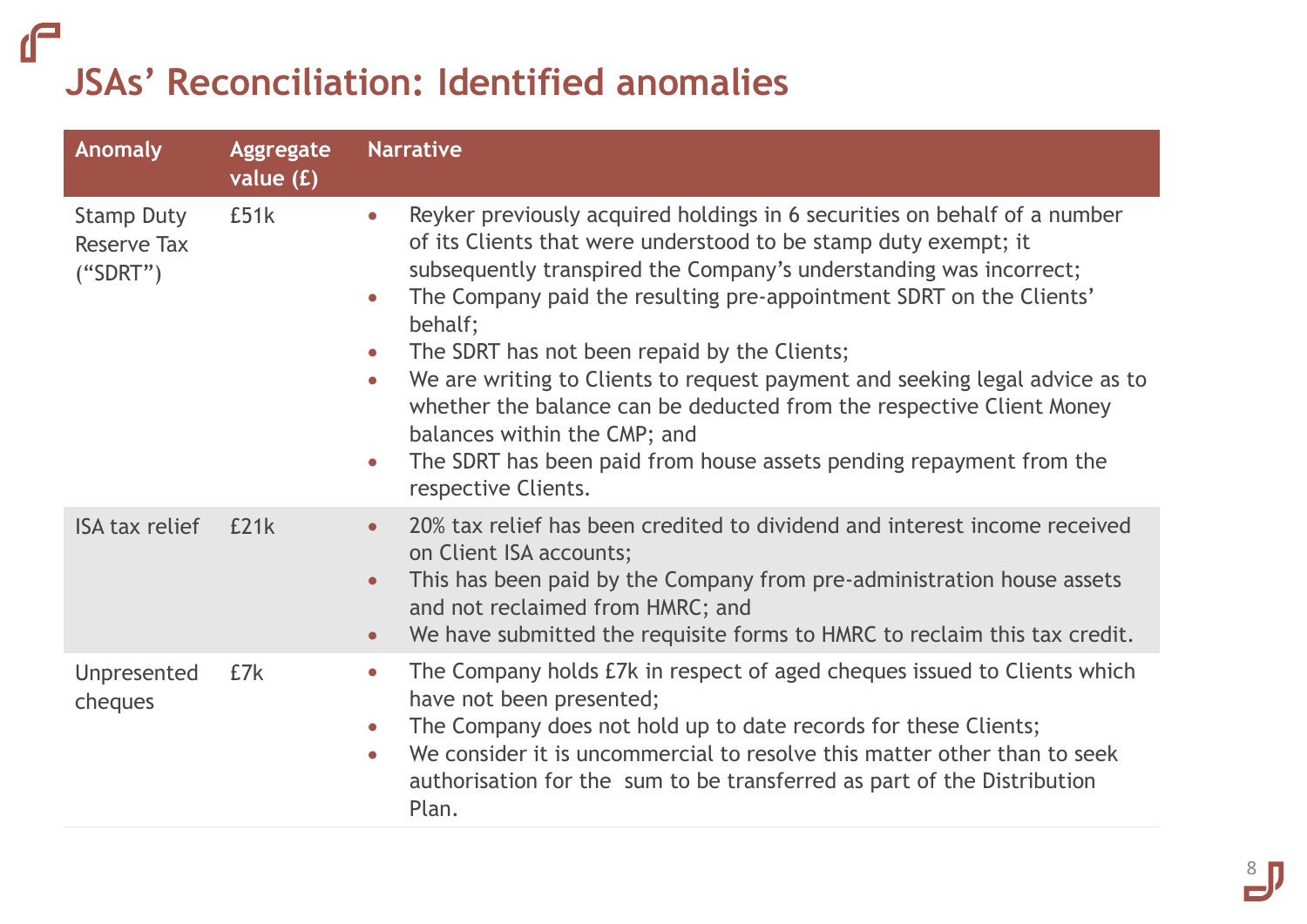### **Marketing the business for sale and negotiations with potential purchasers and regulated brokers**

### **Strategy**

- The quickest and most cost-effective way of releasing Client Assets for the benefit of all Clients is to transfer them to a regulated broker (i.e. the purchaser) by way of one wholesale transfer in accordance with the Regulations and Rules.
- This remains the strategy being pursued by the JSAs.
- At the meeting of 16 December 2019 we confirmed we had engaged Seneca and together contacted 132 parties, following which we received:
	- 52 expressions of interest;
	- 41 signed non-disclosure agreements to access a data-room;
	- 10 formal offers by the initial deadline of 8 November 2019; and
	- Proceeded to final due diligence with the 3 leading contenders
- Deadline for best and final offers was set for close of business on Friday, 13 December 2019

### **Negotiations**

- Since 13 December 2019 we have held ongoing negotiations with each of the Interested Parties with a view to securing the best possible deal for both Clients and Creditors;
- Whilst undertaking negotiations and considering offers, we have taken account of:
	- The sum and payment terms offered;
	- The extent of the business/assets being acquired;
	- The implications for remaining employees;
	- The speed at which the transfer can complete;
	- Our confidence in each of the Interested Parties' ability to work with us in a co-operative and proactive way;
	- Feedback from the FCA; and
	- Whether any party would be willing to agree to a penalty fee free transfer window for requests, made by a Client after the anticipated wholesale transfer takes place, for the transfer of their individual holdings to a broker of their choice.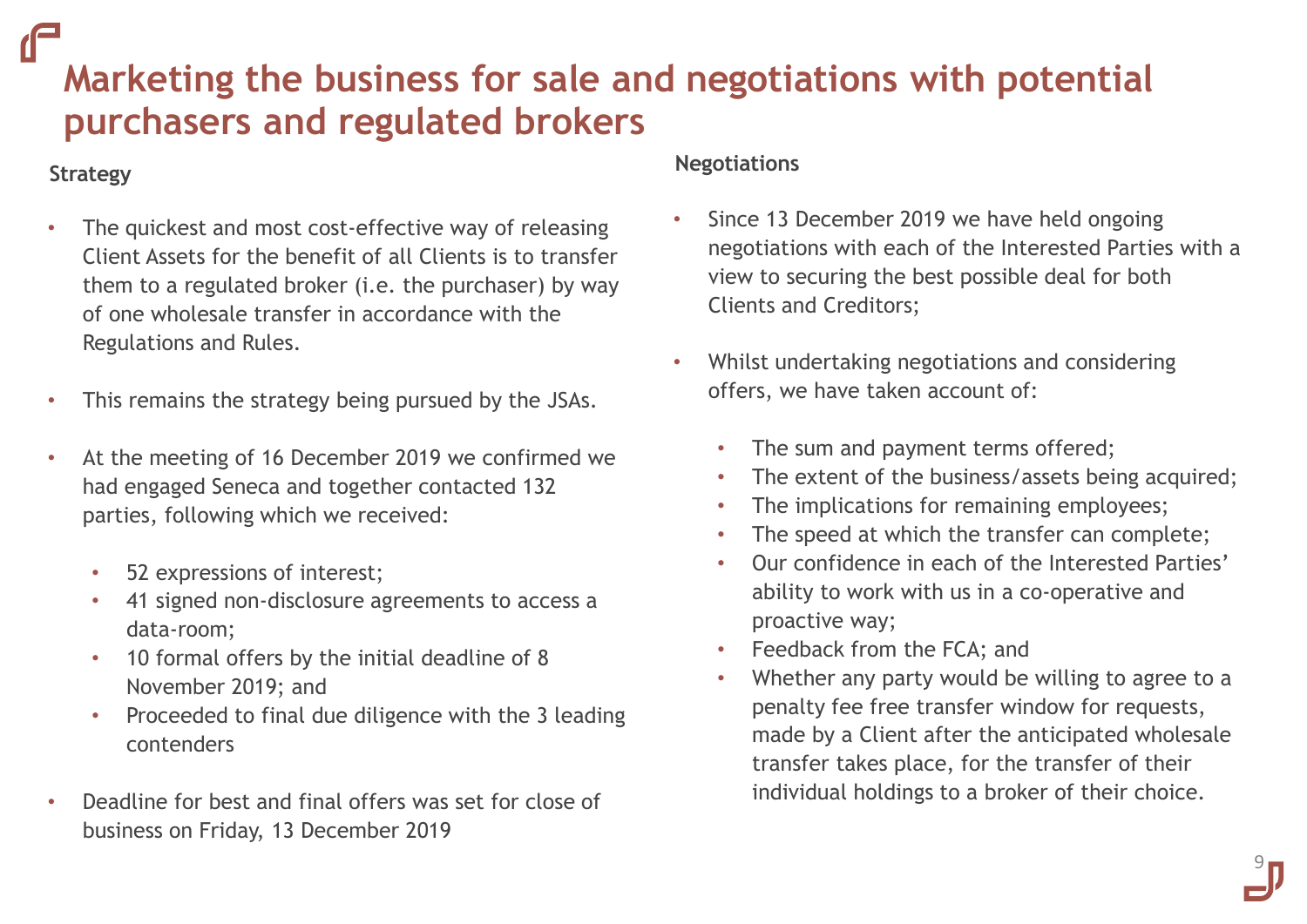**Marketing the business for sale and negotiations with potential purchasers and regulated brokers**

### **Negotiations (continued)**

- In addition to the aforementioned considerations, considerable time has been spent specifically addressing requests that were made from two of the prospective purchasers with regard to the pre-transfer treatment of staff. These discussions have added to the negotiation timelines.
- As with any negotiation, the JSAs did not get all the terms requested (as seller) but we can confirm that we have resisted sale terms that would have, in the opinion of the JSAs, risked crystallising claims in the administration.

#### **Accepted offer**

- We are pleased to advise that, after considerable discussions and negotiations, on 28 January 2020 we accepted an offer, subject to contract
- We have instructed our solicitors to draft the sale contract in line with the accepted headline terms and issued this to the purchaser on 7 February 2020

### **Terms of transfer**

• The purchaser will (subject to contract) act as the exclusive nominated broker in return for an upfront consideration, plus a deferred element based on a percentage of custody revenue from the first year following transfer.

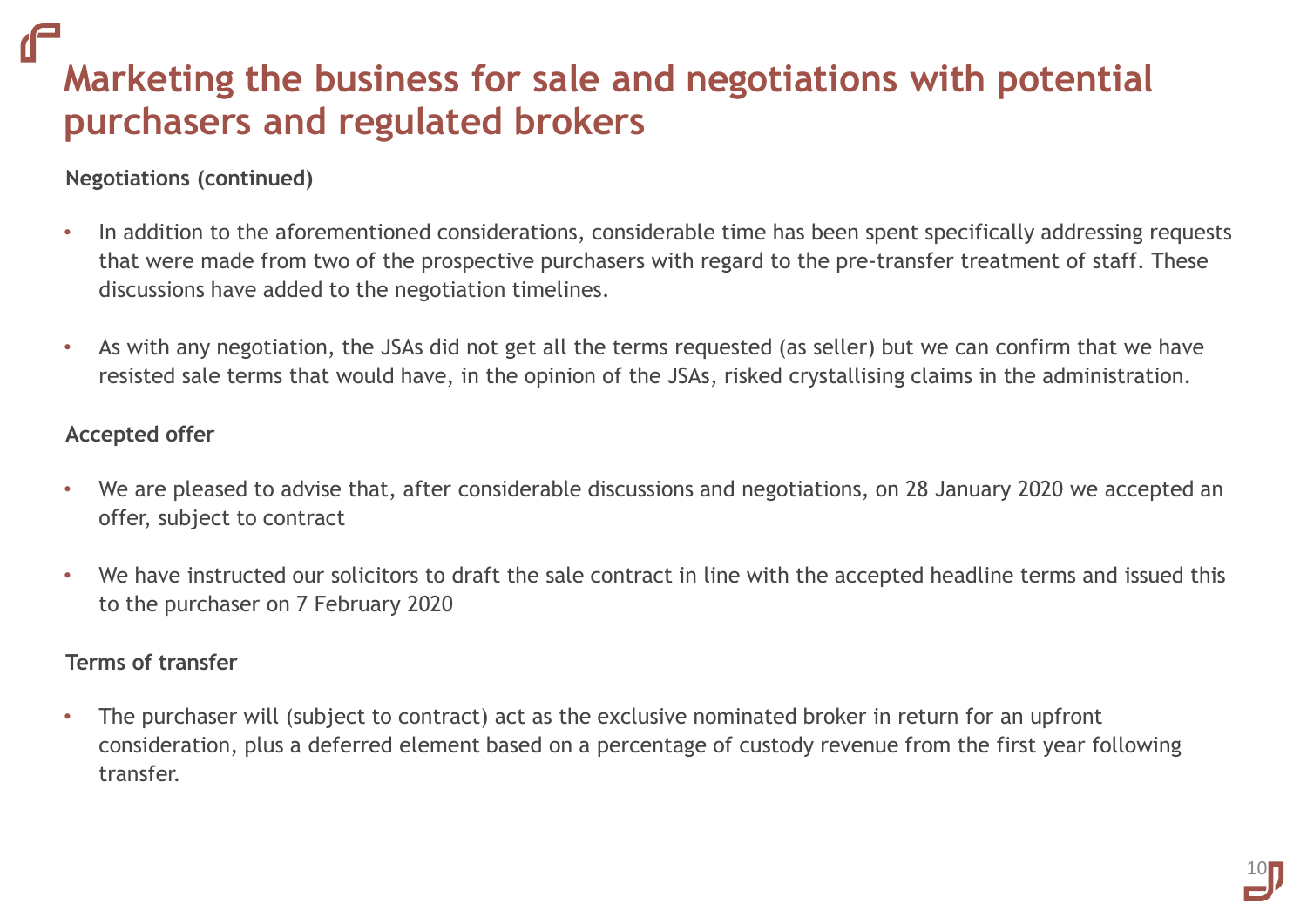# **Client portal**

- A bespoke online Client portal ("the Portal") has been developed to enable Clients to submit claims for Client Money and Custody Assets
- This is critical to expedite the process of returning Client Assets whilst significantly mitigating costs.
- A front end user interface will be hosted securely via the cloud based Microsoft Azure platform using a new domain [www.reykerportal.com](http://www.reykerportal.com/)
- Clients will be provided with a unique log in code which may then be changed to their own password following first login.
	- Legal advice confirms the log-in details must be sent to the Client directly however the Client may authorise an advisor / intermediary to assist them.
- The Portal will enable Clients to:
	- Update, review and confirm personal details and the respective holdings of Client Money and Custody Assets in each of their plans, as part of the bar date process;
	- Confirm acceptance of FSCS compensation, if eligible; and
	- Access historic statements via the document library (exported from former Reyker portal).
- The Portal will confirm each Client's holdings of Client Money and Custody Assets as at 8 October 2019 (being the date of the Special Administration) pursuant to the Regulations.
- Client Money in each of the Clients' plans will be quoted in the native currency (e.g. Euro, USD or GBP).
- Custody Assets will be detailed by way of the number of securities held per plan and the underlying quantum of units in each security (i.e. no valuation will be provided).
- Clients will be referred to Reyker Client Services to resolve any queries they may have.
- Work consisted of developing front end user interface and back end support applications (the latter building upon work undertaken in October / November 2019 in respect of consolidating Client data into 'data groups' and enhancing VAULT's functionality).

11

• In-house development and external testing is scheduled for completion in February 2020.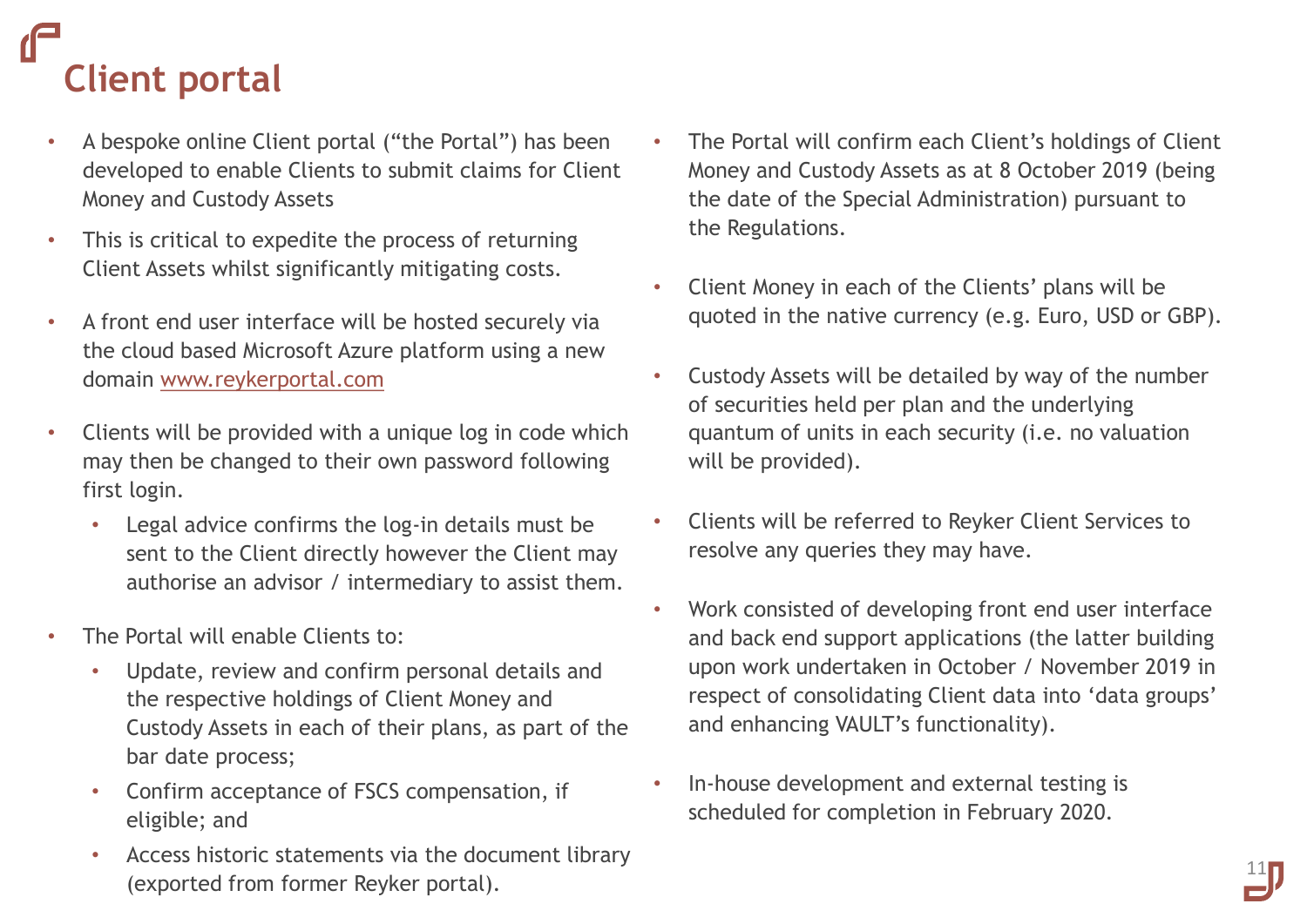## **Estimated timeline for a transfer of Client Assets**

- We previously reported that, where a wholesale transfer of Client Assets could be agreed, a transfer may be completed towards the end of Q2 2020 or during Summer 2020 in a best case scenario.
- This remains achievable and we are presently working towards:

| <b>Target date</b> | <b>Action</b>                                                                                                                                                                  |
|--------------------|--------------------------------------------------------------------------------------------------------------------------------------------------------------------------------|
| 19 Feb 2020        | Completion of Client Portal development and external penetration testing<br>۰<br>Portal launch<br>۰<br>Issue formal notice of the bar date<br>$\bullet$                        |
| 20 March 2020      | Target Bar Date (this provides Clients with 4 weeks from receipt of notice<br>$\bullet$<br>to agree their holdings)                                                            |
| Summer 2020        | Finalise distribution plan and receive Committee and Court approval<br>۰<br>Complete contract with the nominated broker<br>۰<br><b>Complete transfer of Client Assets</b><br>۰ |

- Please note, the above timeframe is a best case scenario and the JSAs are dependant upon a number of counterparties (e.g. the purchaser performing as per heads of terms, Court availability, the complexity of the Distribution Plan and the pro-activeness of Clients to agree their claims).
- **Clients are reminded that the Regulations prescribe that the date for the return of Custody Assets shall be no sooner than 3 months after the Bar Date**
- **The timescales presented in the above table are the JSAs current target dates and are estimated based on information available at the time of writing and are, therefore, subject to change.**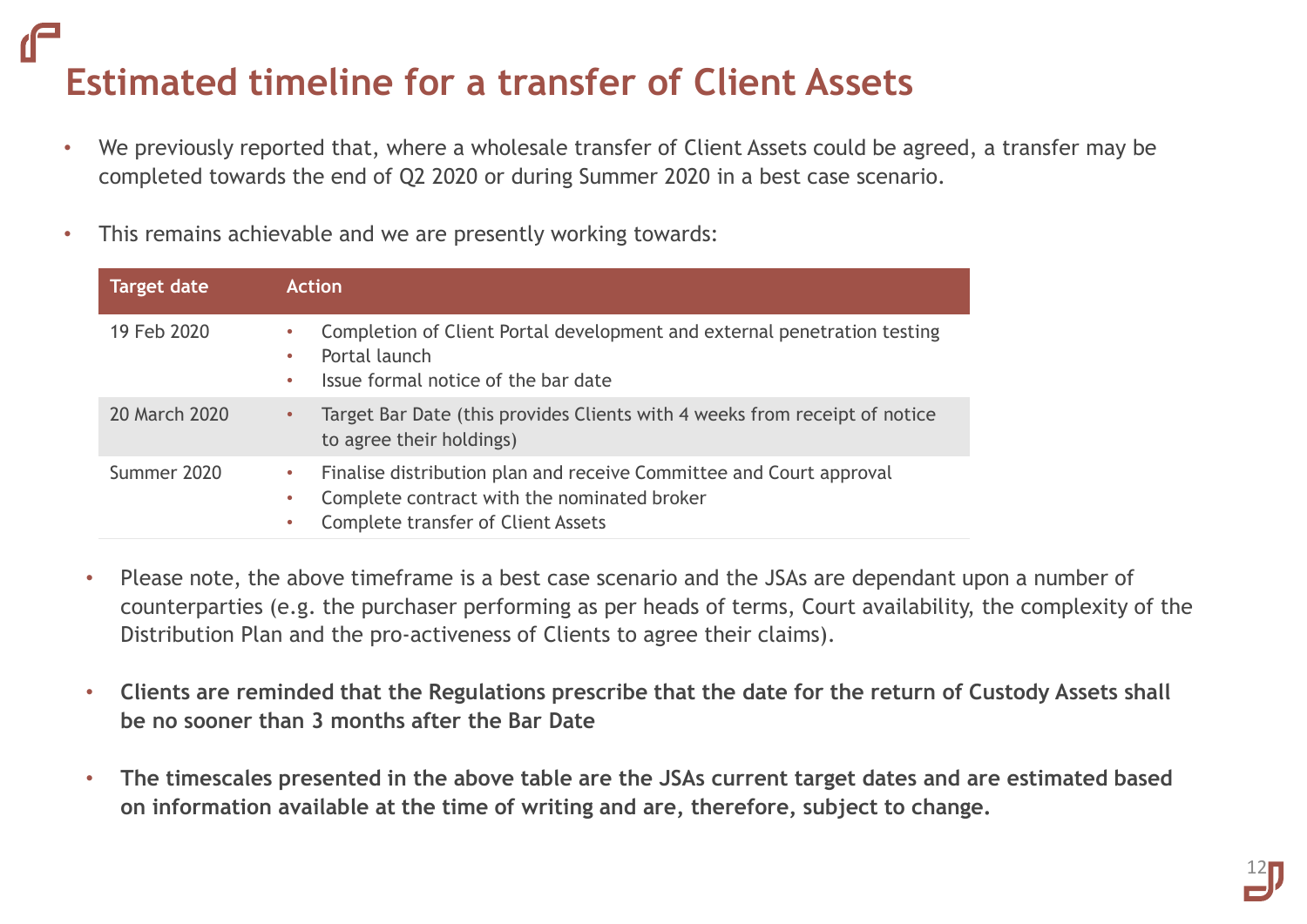## **Costs of the Special Administration and compensation**

- In accordance with the Legislation, the costs of the Special Administration that relate to Objective 1 (i.e. the return of Client Assets) may be recovered from Client Assets.
- The JSAs are presently meeting these costs through a repayable funding facility of up to £5 million. To date, £1.3 million has been drawn down for direct costs (excluding professional fees).
- The costs will be repaid from the Client Assets using the basis of charging approved in conjunction with the Committee and will be borne by **ALL** Clients for whom the Client Assets are held:
	- For Client Monies, in accordance with CASS rules, each Client will bear a proportionate amount (i.e. a percentage) of the costs based on the value of their claim in the Client Money Pool; and
	- For Custody Assets, the charging structure will be agreed by the Committee and the Court as part of the Distribution Plan
- Eligible Clients would, however, qualify for compensation from the FSCS for any shortfall that arises against their respective Client Assets (subject to a maximum total cap of £85,000 for all claims) as a result of the costs.
- We remain hopeful of agreeing a mechanism whereby the eligible Clients' share of the costs will be paid direct to the Special Administration by the FSCS (who will then sit in the Clients' shoes in respect of the Clients' claims against the Company). We are working towards eligible Clients being able to claim compensation though the online Portal at the same time that they submit their claim to Client Assets.
- If agreed, this mechanism would mean eligible Clients' assets would transfer to the new broker whole (subject to the extent of compensation not exceeding £85,000) and mitigate any need for Custody Assets to be liquidated to meet these costs (which would be a further expense to Clients).
- Client's who are not eligible to receive FSCS compensation will need to meet their share of the costs and the Distribution Plan will set out options to achieve this.

13